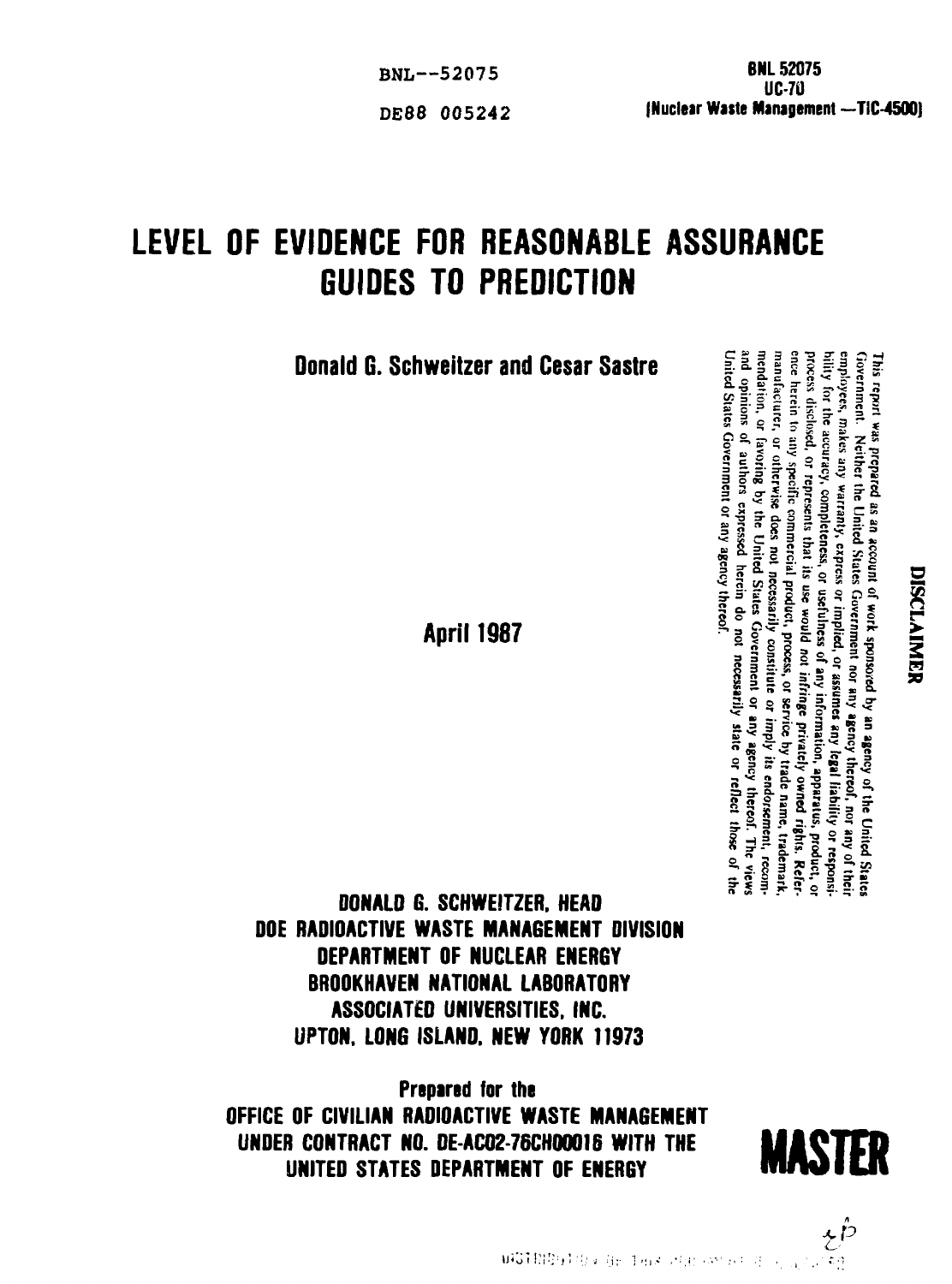### DISCLAIMER

**This report was prepared as an account of work sponsored by an agency of the United States Government. Neither the United States Government nor any agency thereof, nor any of their employees, nor any of their contractors, subcontractors, or their employees, makes any warranty, express or implied, or assumes any legal liability or responsibility for the accuracy, completeness, or usefulness of any information, apparatus, product, or process disclosed, or represents that its use would not infringe privately owned rights. Reference herein to anyspecifio commercial product, process. or service by trade name, trademark, manufacturer, or otherwise, does not necessarily constitute or imply its endorsement, recommendation,** *or favoring* **by the United States Government or any agency, contractor or subcontractor thereof. The views and opinions of authors expressed herein do not necessarily state or reflect those of the United States Government or any agency, contractor or subcontractor thereof.**

> Printed in the United States of America Available from National Technical Information Service U.S. Department of Commerce 5285 Port Royal Road Springfield, VA 22161

NT1S price codes: Printed Copy: A02: Microfiche Copy: A01

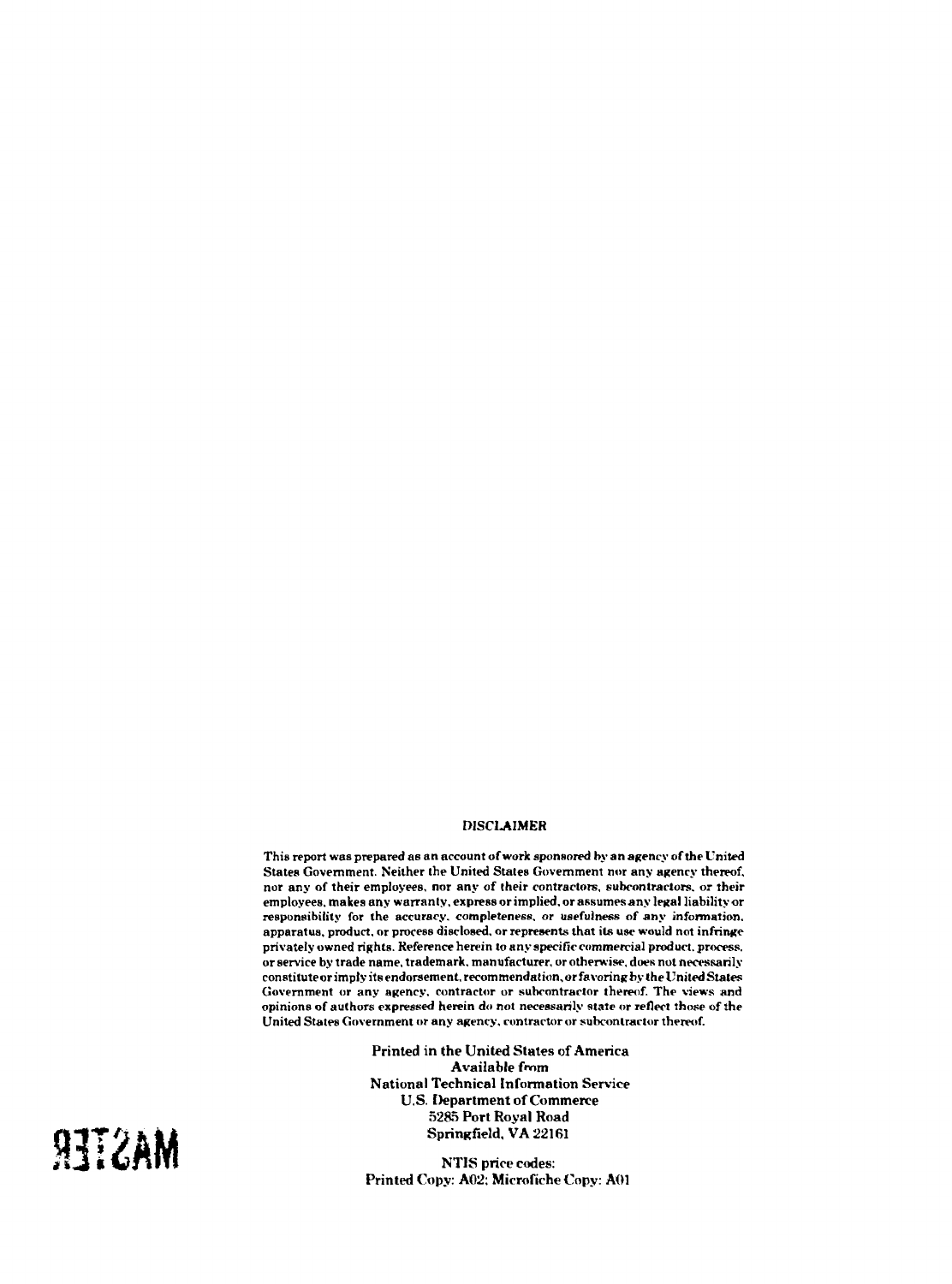# **CONTENTS**

# Page

|    |                                                                                                                                                                                                                                                                                                                                                                                   | $\mathbf{v}$                                                                           |
|----|-----------------------------------------------------------------------------------------------------------------------------------------------------------------------------------------------------------------------------------------------------------------------------------------------------------------------------------------------------------------------------------|----------------------------------------------------------------------------------------|
| 1. | INTRODUCTION                                                                                                                                                                                                                                                                                                                                                                      | $\mathbf{1}$                                                                           |
| 2. | DEFENSE-IN-DEPTH                                                                                                                                                                                                                                                                                                                                                                  | $\overline{2}$                                                                         |
| 3. |                                                                                                                                                                                                                                                                                                                                                                                   | $\overline{2}$                                                                         |
| 4. | TAILORED BACKFILLS                                                                                                                                                                                                                                                                                                                                                                | $\overline{2}$                                                                         |
| 5. | PEER REVIEWS                                                                                                                                                                                                                                                                                                                                                                      | 3                                                                                      |
| 6. | BACK-UP POSITION                                                                                                                                                                                                                                                                                                                                                                  | 3                                                                                      |
| 7. | LEVEL OF EVIDENCE FOR POSITIVE DECISIONS OF<br>REASONABLE ASSURANCE<br>. <i>.</i><br>$\begin{array}{cccccccccccccc} \bullet & \bullet & \bullet & \bullet & \bullet & \bullet & \bullet & \bullet & \bullet \end{array}$                                                                                                                                                          | 5.                                                                                     |
|    | Uncertainty Requirements<br>7.1<br>Uncertainty and Prediction<br>7.2<br>7.3<br>Accelerated Tests and Predictions<br>Conservative Arguments<br>7.4<br>7.5<br>Potentially Predictable Systems<br>7.6<br>Potentially Unpredictable Systems<br>Absence of Adverse Phenomena<br>7.7<br>7.8<br>Potential for Problem Resolution<br>7.9<br>Use and Limitations of Peer Review $\cdots$ , | 5<br>6<br>$\overline{7}$<br>$\pmb{8}$<br>$\pmb{8}$<br>$\overline{9}$<br>11<br>12<br>13 |
| 8. |                                                                                                                                                                                                                                                                                                                                                                                   | 14                                                                                     |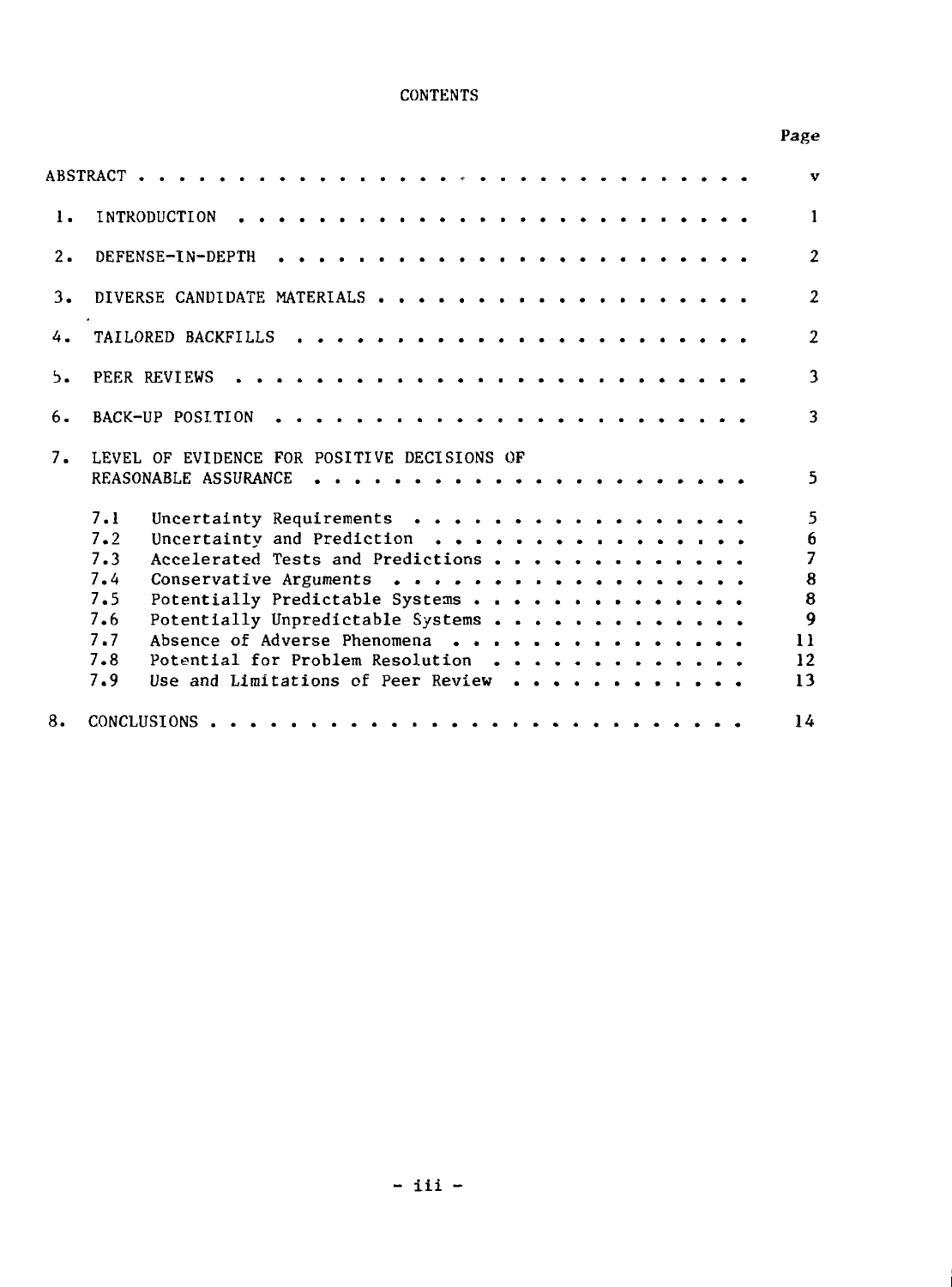#### ABSTRACT

Over the past years, the DOE Contractors have produced a great deal of work that has been extensively reviewed and criticized by the Nuclear Regulatory Commission (NRC), the Materials Review Board (MRB) of the DOE, the Advisory Committee on Reactor Safeguards (ACRS), and the technical support group at Brookhaven National Laboratory (BNL). Common aspects of the reviews and criticisms have provided information on the level of evidence required by the scientific community to defend performance claims. Important indicators of the type of evidence that the NRC will require for favorable decisions of reasonable assurance also can be obtained from 10 CFR 60 and its rationale, from NRC guides and Technical Position papers, from past reviews of the DOE programs by NRC Contractors, and from the use of reasonable assurance by the NRC in its 1984 Waste Confidence Decision.

Thi $\varepsilon$  report describes general concepts related to the acceptability and unacceptability of the level of evidence needed to defend claims with reasonable assurance. The concepts were formulated on the basis of analyses of the NRC position papers, and of common aspects of the reviews and criticisms dealing with compliance demonstration.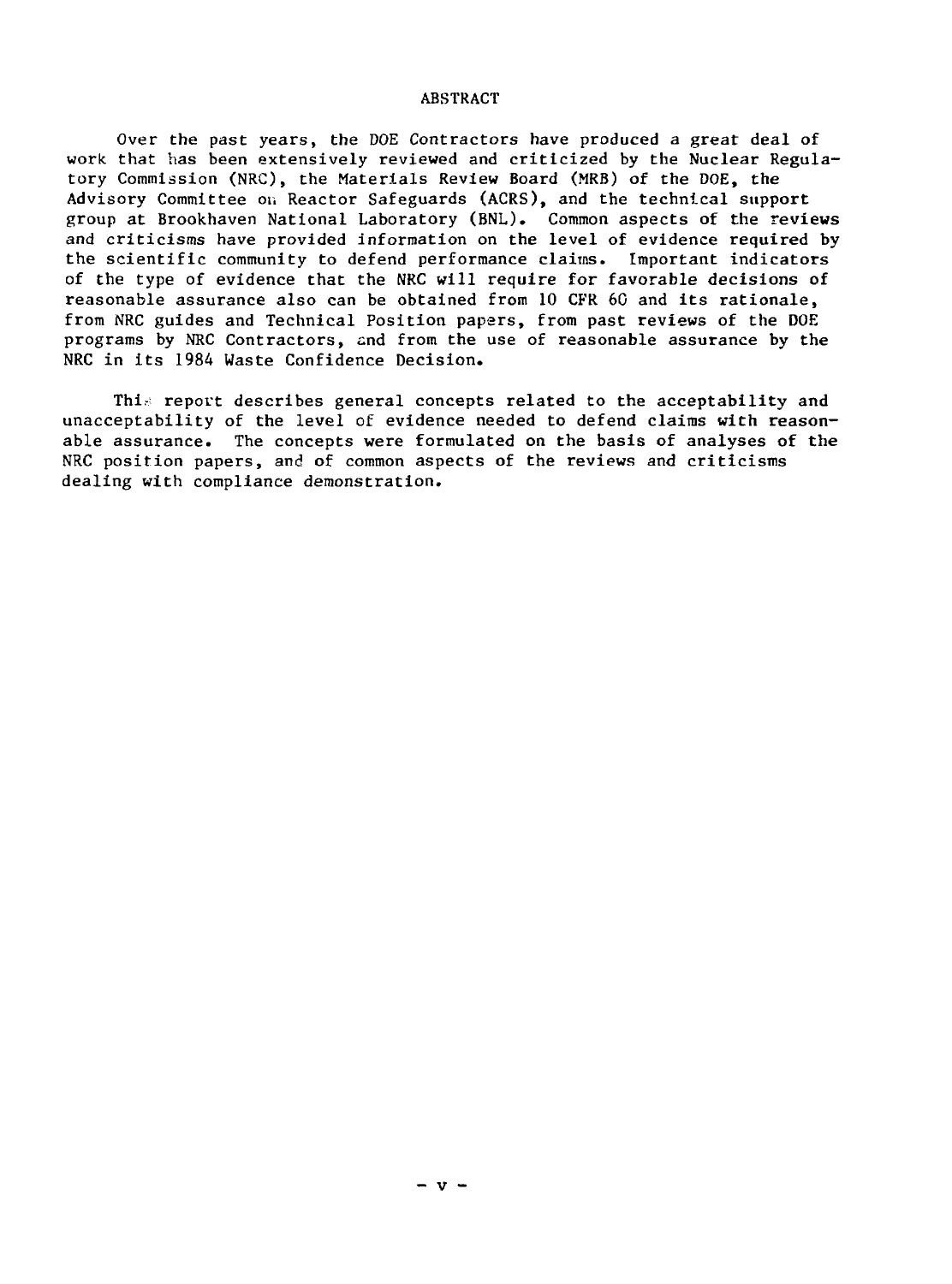## 1. INTRODUCTION

In preparing its licensing strategy, the DOE will be required to make early decisions on what it considers to be acceptable demonstrations of reasonable assurance. There arc likely to be several definitions of reasonable assurance. Each will be dependent on the type of evidence used in the license submittance. The claim that there is reasonable assurance that the corrosion rate of copper at 60°C is less than a given value will involve different arguments from those used to defend the claim that there is reasonable assurance that safe disposal of high-level waste is technically feasible.

Important indicators of the type of evidence that the NRC will require for favorable decisions of reasonable assurance can be obtained from 10 CFR 60 and its rationale, from NRC guides and Technical Position papers, from past reviews of the DOE programs, and from the use of reasonable assurance by the NRC in its 1984 Waste Confidence Decision.

The NRC has already made positive findings of reasonable assurance in dealing with the disposal of high-level waste.

In responding to negative criticisms of the DOE programs, the NRC **accepted and deferred** the claims made by the DOE in the draft Mission Plan For The Civilian Radioactive Waste Management Program (1984) and in the earlier Statement of Position by the DOE to justify "finding (1)":

"(1) The Commission finds reasonable assurance that safe disposal of high level radioactive waste and spent fuel in a mined geologic repository is technically feasible."

The arguments used by the NRC to defend the finding of reasonable assurance were that the DOE claimed, and the NRC agreed, that proposed DOE programs had the potential to demonstrate safe isolation of high-level waste because they were going to use and evaluate:

- (1) A defense-in-depth approach
- (2) Diverse candidate materials
- (3) A variety of tailored backfills
- (4) Peer review of the DOE program
- $(5)$  An acceptable back-up position, if needed.

The potential of the proposed DOE program as described prior to 1984, was considered sufficient to justify a favorable finding of reasonable assurance with the following reservation:

"The Commission's Waste Confidence decision is unavoidably in the nature of a prediction. While the Commission believes for the reasons set out in the decision that it can with reasonable assurance, reach favorable conclusions of confidence, the Commission recognizes that the possibility of significant unexpected events remains open. Consequently, the Commission will review its conclusions on waste confidence should significant and pertinent unexpected events occur, or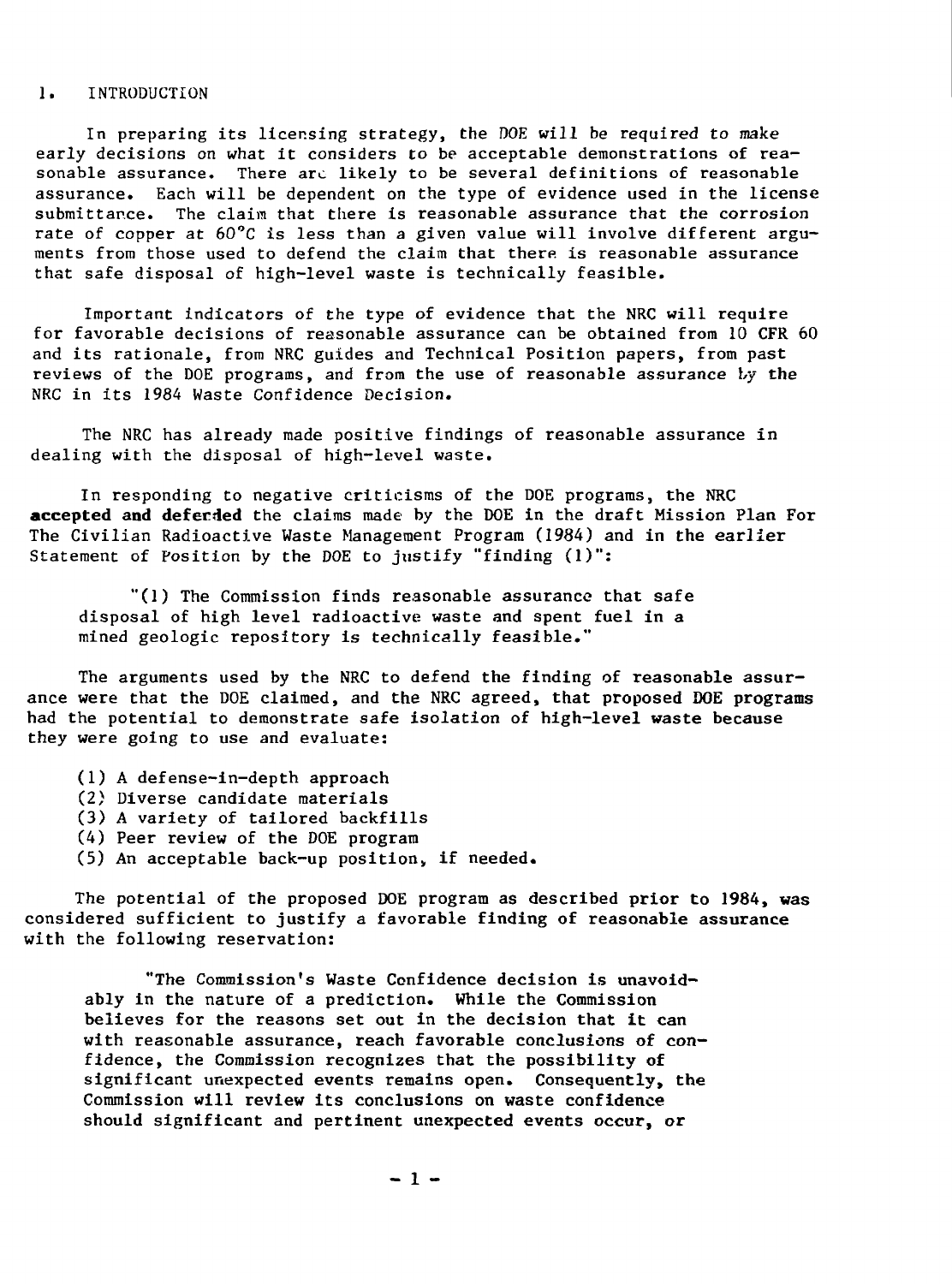at least every 5 years until a repository for high-level radioactive waste and spent fuel is available."

The specific arguments given by the NRC in the Waste Confidence decision were:

## 2. DEFENSE-IN-DEPTH

"To assure long-term containment, DOE's conceptual design of a waste package is based on a defense-in-depth approach and involves a number of components including spent fuel, stabilizer (or filler), waste canister, overpack, and an emplacement sleeve. The stabilizer is intended to improve heat transfer from the spent fuel, to provide mechanical resistance to possible canister collapse caused by lithostatic pressure, and to act as a corrosion-resistant barrier between the spent fuel and the canister...... A variety of candidate materials is being considered for these elements. The various waste package components are to be combined in a conservative design that will compensate for the overall technical uncertainties in containment capability."

#### 3. DIVERSE CANDIDATE MATERIALS

"DOE is studying over 28 candidate materials for canisters and overpack. The DOE evaluation program indicates that many of these materials are promising. For example, iron alloys have demonstrated long term durability [DOE], and titanium alloys and nickel alloys show high resistance to corrosion [DOE]. Ceramics are resistant to chemical degradation and have many other desirable properties [DOE].... For more demanding requirements such as brine applications, the alloys of titanium, zirconium or nickel appear to represent alternate choices [DOE]."

## A. TAILORED BACKFILLS

"In DOE's conceptual design, one engineered barrier con- ,sists of backfill materials for filling voids between canister, overpack, sleeve and host rock. The materials are chosen to retard radionuclide migration. The task is to design and test barrier materials which will be effective for very long periods oi: time. Candidate materials include bentonite, zeolites, iron, calcium or magnesium oxide, tachyhydrite, anhydrite, apatite, peat, gypsum, alumina, carbon, calcium chloride, crushed host rock and others [DOE]."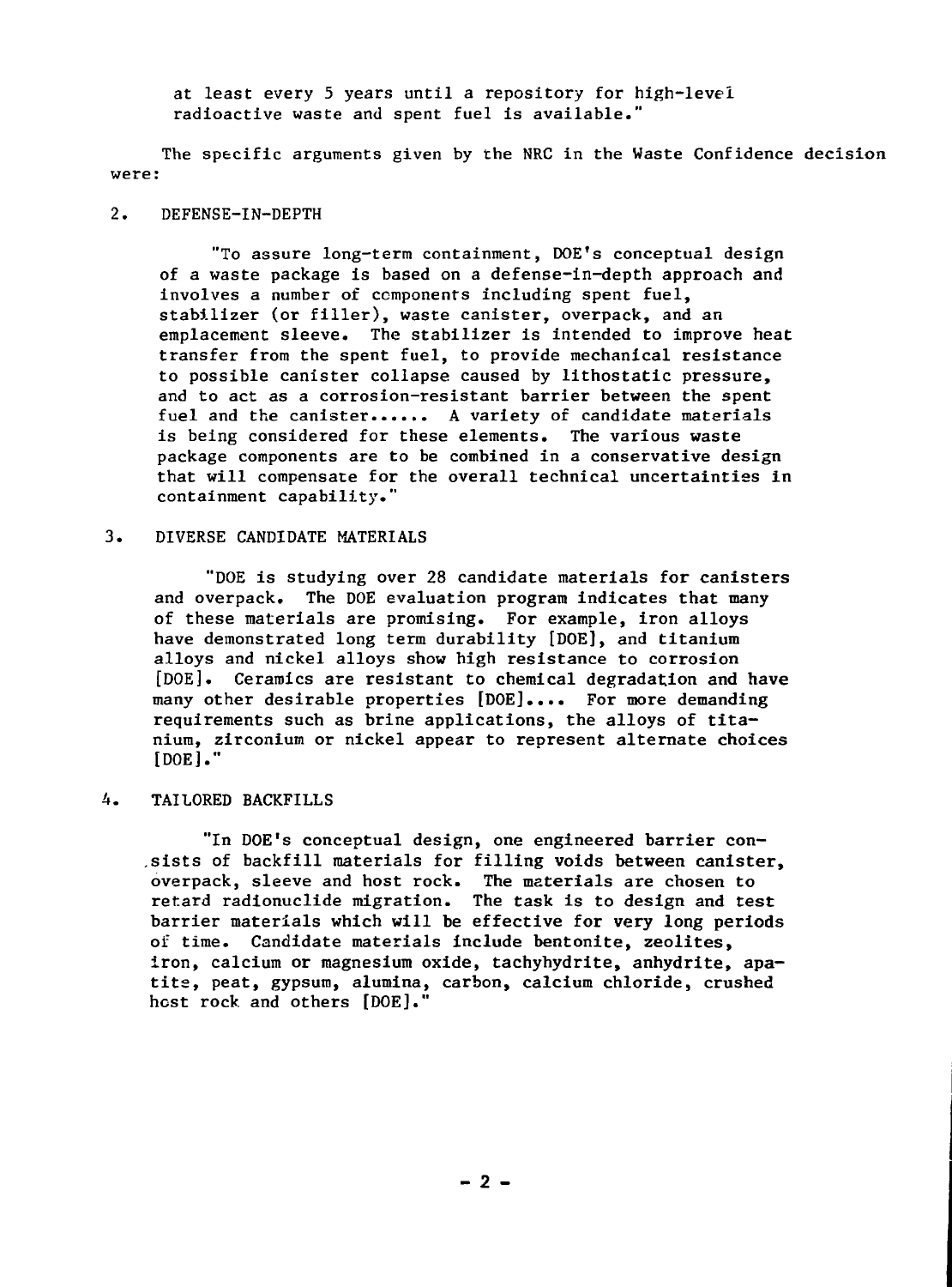#### 5. PEER REVIEWS

"Underlying the pessimism of some participants is apparently a belief that DOE's past record in solving technical problems undermines the possibility of finding confidence in DOE's ability to solve the waste disposal problems in a timely way.•.• The qualifications and professional experience of the many scientists and engineers on the overview committees and peer review groups who advise and consult on the DOE program should provide confidence in DOE's efforts [DOE]."

#### 6. BACK-UP POSITION

"The National Research Council after reviewing the Swedish waste disposal work [DOE], concluded that the Swedish waste package could contain the radionuclides in spent fuel rods for hundreds of thousands of years [DOE]."

The NRC and their Contractors have stressed the need for uncertainty analyses and analyses of alternative interpretations. This is likely to be the most important concept in allowing a positive finding of reasonable assurance.

In early definitions and defense of reasonable assurance the Commission in 48 FR 28204 stated (emphasis added):

"In the Commission's view, the 'reasonable assurance\* standard neither implies a lack of conservatism nor creates a standard which is impossible to meet. On the contrary, it parallels language which the Commission has applied in other contexts, such as the licensing of nuclear reactors, for many years. See 10 CFR 50.35(a) and 50.40(a). The reasonable assurance standard is derived from the finding the Commission is required to make under the Atomic Energy Act that the licensed activity provide 'adequate protection' to the health and safety of the public; the standard has been approved by the Supreme Court, Power Reactor Development Co. v. Electrical Union, 367 U.S. 396, 407 (1961). This standard, in addition to being commonly used and accepted in the Commission's licensing activities, allows the flexibility **necessary for the Coaalssion to make judgmental distinctions with respect to quantitative** data which way have large uncertainties (in the mathematical sense) associated with it."

and in 48 FR 28203:

"As explained in the discussion of Reasonable Assurance, below, uncertainties in the models used in the analysis of repository performance must be considered in the Commission's deliberations on the issuance of a construction authorization or license."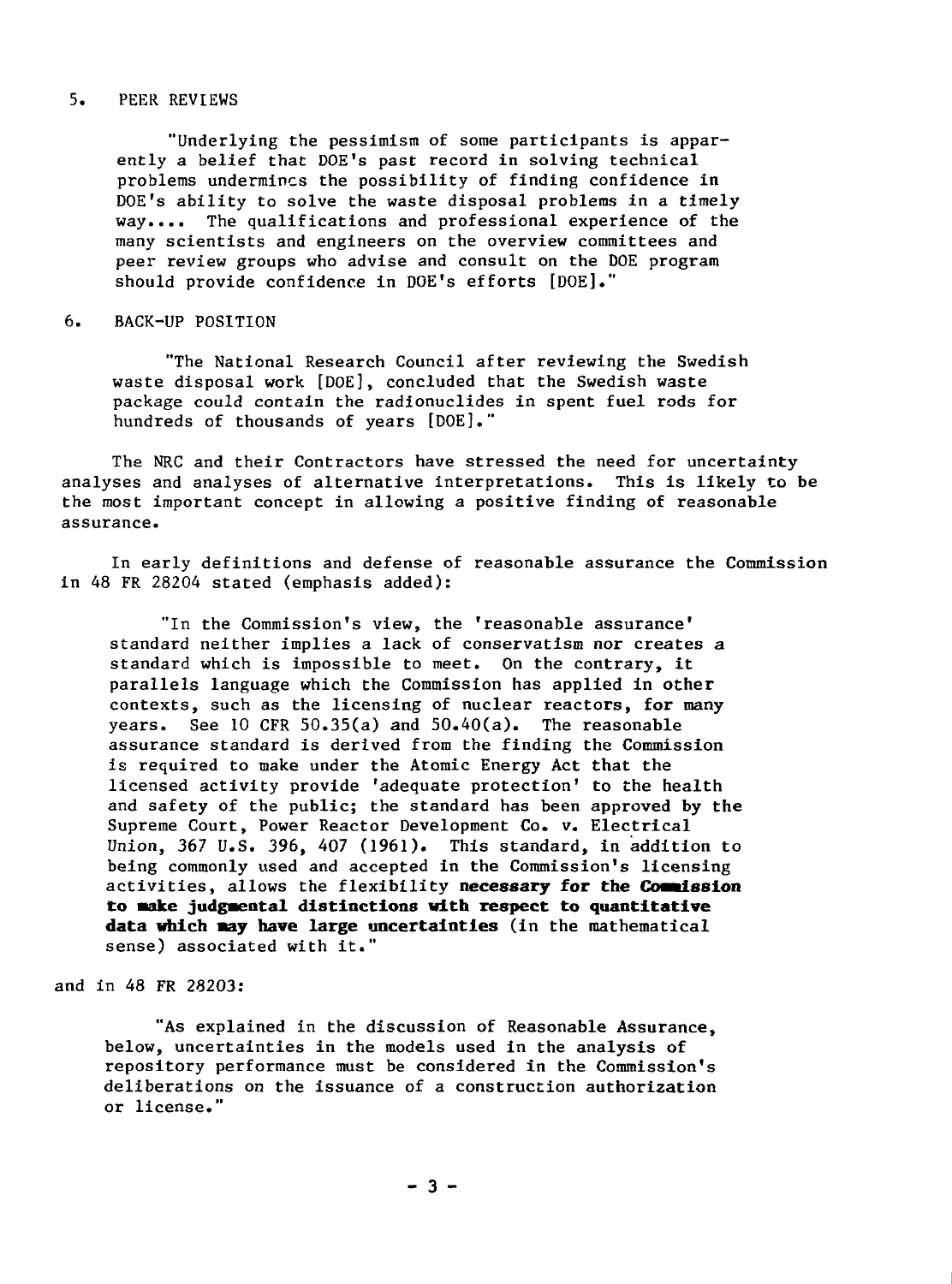Further elaboration on the content of reasonable assurance was given in 48 FR 28200 and 28201:

"There are two principal elements that will go into the Commission's application of this 'reasonable assurance' concept. First, the performance assessment which has been performed must indicate that the likelihood of exceeding the EPA standard is low. Second, the Commission must be satisfied that the performance assessment is sufficiently conservative, and its limitations are sufficiently well understood, that the actual performance of the geologic repository will be within predicted limits."

and from 48 FR 28204:

"Even if the calculated probability of meeting the Commission's standards is very high that would not be sufficient for the Commission to have 'reasonable assurance'; the Commission would still have to assess uncertainties associated with the models and data that had been considered. This involves qualitative as well as quantitative assessments. The Commission would not issue a license unless it were to conclude, after such assessments, that there is reasonable assurance that the outcome will in fact conform to the relevant standards and criteria."

"The licensing decisions which the Commission will be called upon to make involve additional uncertainties—those pertaining to the correctness of the models being used to describe the physical systems—which are not quantifiable by statistical methods.... this means that modeling uncertainties will be reduced by projecting behavior from well understood but simpler systems which conservatively approximate the systems in question."

In addressing the acceptability of SCPs, the NRC has recently stated:

"Should the range of uncertainties and alternative interpretations and assumptions that can be reasonably supported by the existing data not be considered in the SCP development, the SCP could be deficient in the identification and description of:

- (1) The site including the range of uncertainties in known site conditions
- (2) The issues and information needed to resolve issues
- (3) The issue resolution strategies
- (4) The performance allocation (i.e. the definition of performance goals and desired, associated confidence levels for various components of the repository system)
- (5) The investigation and study plans (tests and analyses)
- (6) The rationales for investigations and studies with consideration to various sources of uncertainty."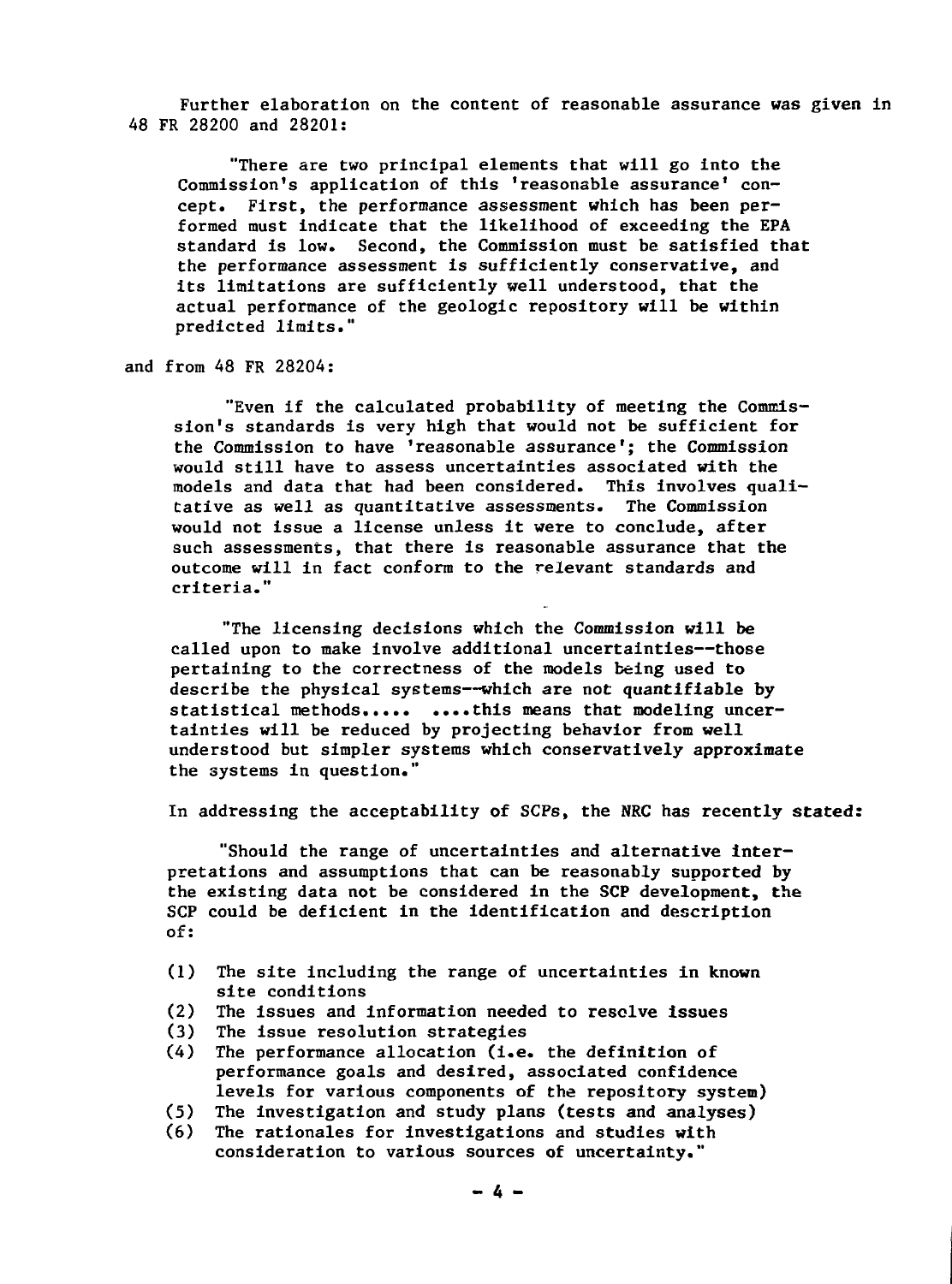## 7. LEVEL OF EVIDENCE FOR POSITIVE DECISIONS OF REASONABLE ASSURANCE

## 7.\ Uncertainty Requirements

The NRC's use of reasonable assurance, and the DOE's strategy planning are intrinsically associated with describing and defending predictions and perfc mance claims.

A severe problem associated with the development of an acceptable strategy occurs when critical predictions and performance claims are stated without bounds and are based on data without addressing the effects of uncertainties in the data.

If, in claiming performance or describing predictions, the reader is provided with assumptions without analyses of the consequences of the assumptions and without analyses of the differences in conclusions that could occur if the assumptions were modified, then evaluations pose major problems. In order to judge the validity of claims and predictions made under these conditions, the reader may be required to be better informed and to do more work than the authors of the claims. The problem has been noted repeatedly, and arguments without uncertainty analyses have been declared as unacceptable in the present regulatory framework.

This leads to an obvious requirement for the justification for a finding of reasonable assurance:

## **A. If the uncertainties cannot be defined, the data cannot be defended.**

#### \*\*\*\*\*\*\*\*\*\*

Pitting is a poorly understood localized failure mode that is dependent on both macroscopic and microscopic properties of the metal and of the environment. Initiation of pitting can depend upon chemical, mechanical, and thermal inhomogeneities on fhe surface of the metal. The rate of pitting and the depth to which a pit can progress can be dependent on temperature, temperature gradients, Eh, pH, ion species, ion concentration, dissolved gases, solute concentration gradients, diffusion of reactants and reaction products to and from the surface of the pit, and the direction of gravity. The environmental factors affecting the rate and depth of pit formation are the microscopic values in and near the pit. These values can be significantly different from the average values of the macroscopic environment.

This leads to a rule for uncertainties associated with localized failure and degradation mechanisms:

**B. Uncertainties in the microscopic environments associated with localized failure •echanisas are generally greater than the uncertainties in the •acroscopic environments.**

\*\*\*\*\*\*\*\*\*\*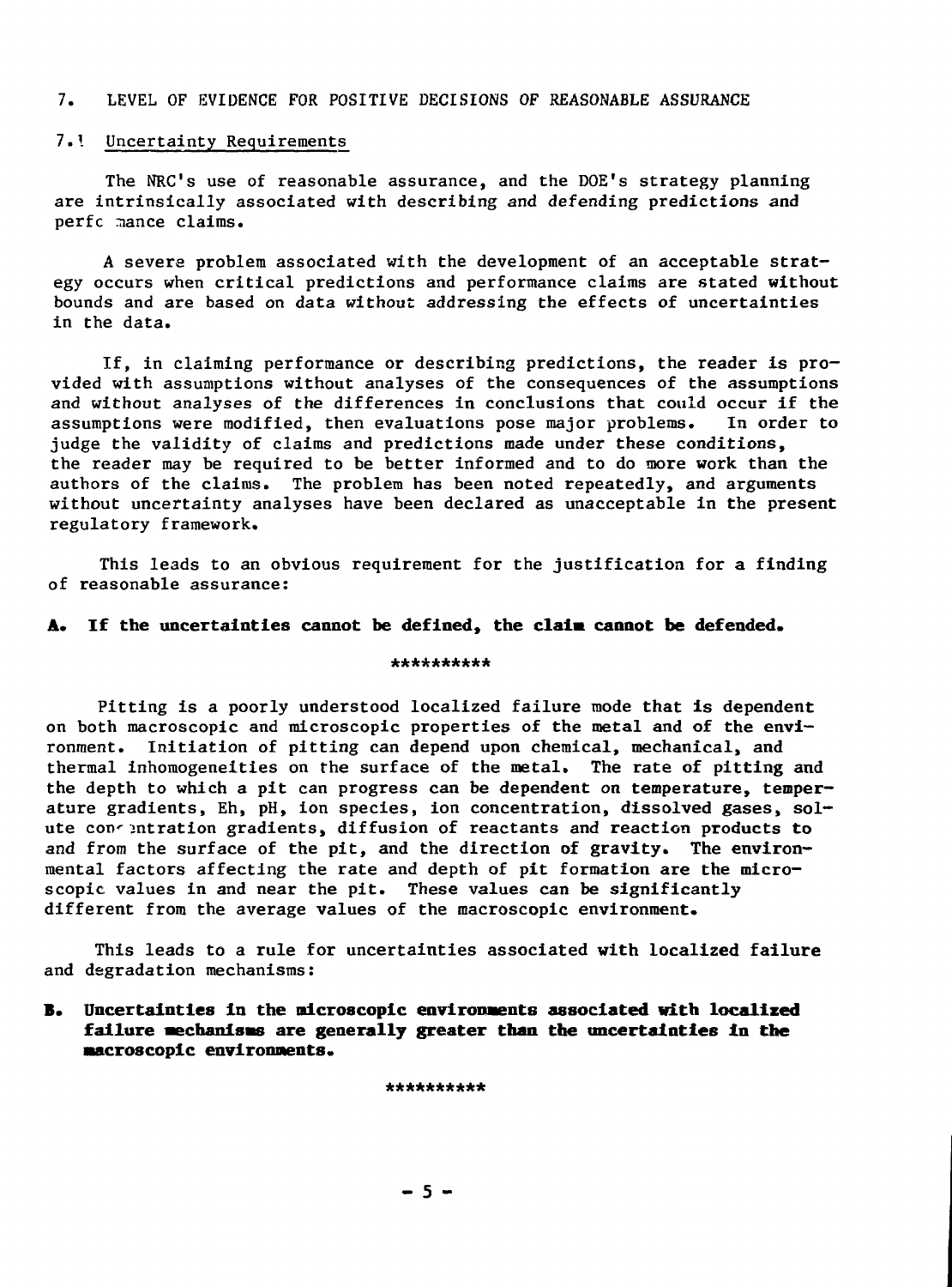### 7.2 Uncertainty and Prediction

Many strategies for containment by corrosion resistant metals and controlled release by dissolution of the waste forms involve non-equilibrium processes that approach uncertain final states. Although the science of chemical kinetics can be used with severe limitations to predict non-equilibrium changes that tend to approach equilibrium final states, there is no valid method for long-term prediction of non-equlibrium systems evolving towards ill-defined end states.

In the absence of the classic test of substituting equilibrium concentrations to check the validity of an isothermal rate expression at long times, a great deal of highly precise work is necessary to identify and defend an isothermal rate law for a multi-component heterogeneous system. For such systems, the kinetic expression at any given temperature is a composite from many processes only one of which is generally rate determining. In principle, each process has its own temperature dependence, making it unlikely that the same process is rate determining at all temperatures. In practice, the energy barrier that prevents the unstable reactants from instantaneously forming more stable products can be estimated from manipulation of precise isothermal rate expressions over narrow temperature ranges. Since different processes may have similar barriers, justification of the use of these techniques over large temperature ranges, requires that all the factors affecting the isothermal rate at any one temperature also appear in the same mathematical form at every other temperature. Experience has shown that for the corrosion, oxidation, and dissolution phenomena involved in waste isolation, the uncertainties associated with the data necessary for chemical kinetics and the uncertainties in the kinetic expressions themselves, will very likely preclude successful justification for kinetic predictions of this type.

The problem is even further complicated by the fact that many of the individual components involved in reactions with other components are subject to slow long-term internal changes affecting their properties and their roles in reacting.

This leads to two observations related to the defense of prediction of property changes through chemical kinetics:

- **C. Intrinsic uncertainties in data and theory make it unlikely that chemical kinetics can be used for long-term prediction of property changes in systems evolving towards ill-defined end states.**
- **D. Intrinsic uncertainties in data and theory make it unlikely that temperature can be used as an accelerating variable for long-term prediction of property changes in systems evolving towards ill-defined end states.**

**\*\*\*\*\*\*\*\*\*\***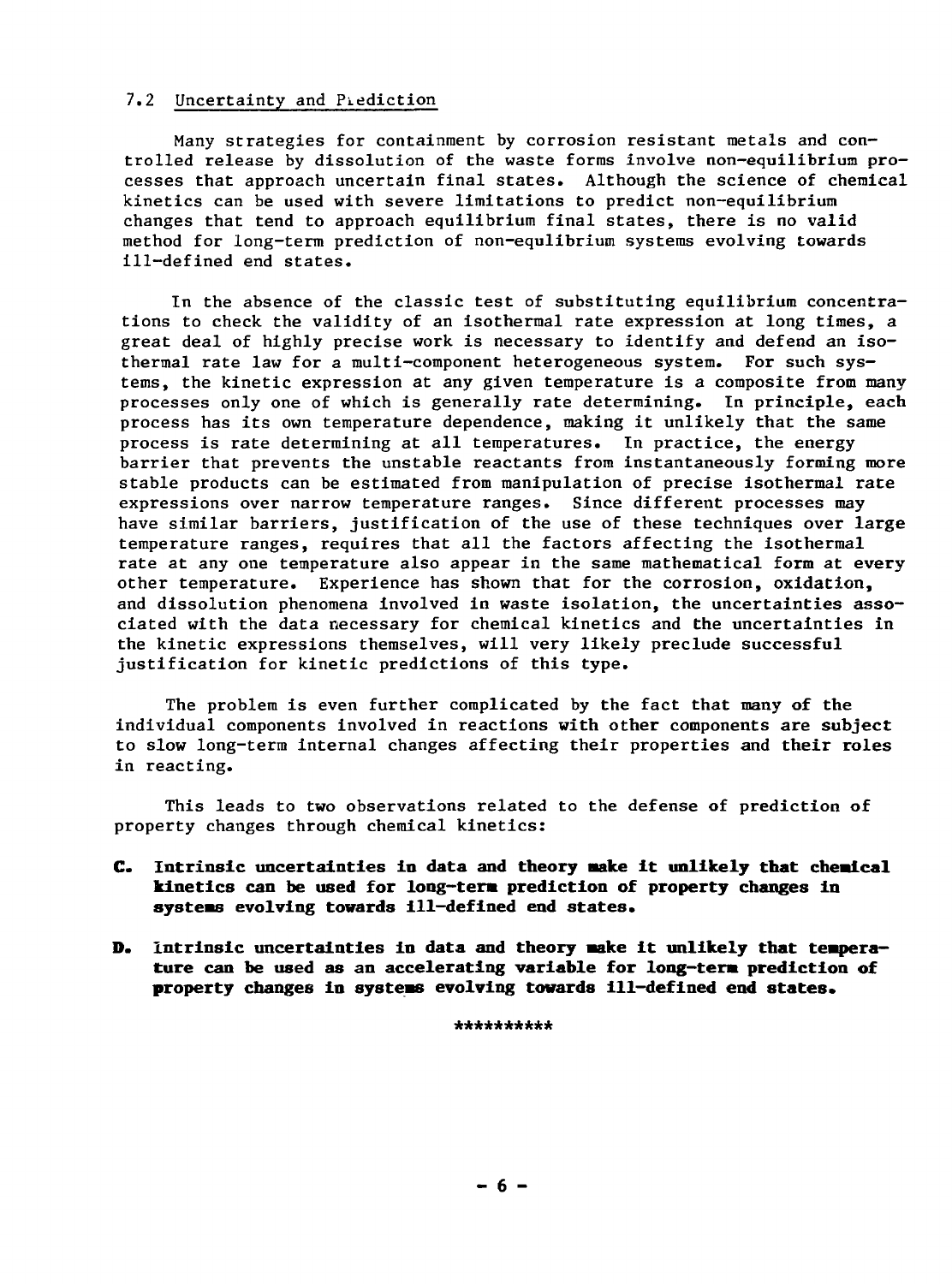### 7.3 Accelerated Tests and Prediction

Serious problems can be associated with strategies that depend upon predicting property changes in thermodynamically unstable materials even when the end state may be defined.

Consider the problem associated with predicting radionuclide specific releases from spent fuel over 10,000 years in an environment containing moisture, air and changing temperatures. Over the 10,000-year period the engineered portion of the repository will change from above 200°C to below 60°C. Compliance with the controlled release part of the existing regulation requires that the amount of water leaving the engineered barrier system is known on an annual basis and that the amount of each radionuclide in the water can be acceptably upperbounded on an annual basis for the 10,000 years.

Ignoring spent fuel gap inventories, the bulk of the the radionuclide inventory is initially retained in a thermodynamically unstable matrix. At temperatures of concern, pure  $U_0$  is unstable and should convert to  $U_0$ 3. Irradiated UO<sub>2</sub> is more unstable than pure UO<sub>2</sub> because of chemical potential increases resulting from the presence of non-equilibrium amounts of fission products. Additional thermodynamic instability arises from the excess lattice energies and crystalline stresses resulting from the quenching of thermal spikes, from the fission products and from the non-stoichiometric amounts of excess oxygen resulting from the fission process. All the above factors depend upon the degree, and to some extent, on the nature of the burn-up. In principle, the matrix should change with time from non-stoichiometric UO2 to a more stable form of UO3. This conversion goes through a number of intermediate uranium oxides which result in large volume changes and in crystalline and internal surface changes redistributing the radionuclides and consuming the excess oxygen from fission. In agreement with theory, small amounts of a hydrated form of UO3 have been determined to form from unirradiated uranium dioxide over a 15-year period in a laboratory experiment at room temperature (Wadsten, T., J. Nuc. Mater. 64, 315, 1977). Nevertheless, it is not possible at present to predict the time dependence of such transformations in spent fuel because of the very large number of ill-defined factors that can affect such changes. For irradiated  $UO<sub>2</sub>$  containing appreciable but varying amounts of fission products, it is, in fact, not clear what the thermodynamically most stable states are over this temperature range.

Leaching and matrix dissolution depend upon the oxidation state of the matrix, the microscopic crystalline surface areas and surface energies, the distribution of the radionuclides, the possible catalytic or inhibitive effects of impurities and/or excess oxygen, the grain boundary compositions etc. Recognizing that all of these can vary with burn-up and with time, defense of predictability of radionuclide specific release rates on an annual basis for a 10,000-year period in a system of such complexity will require more than conventional extrapolation of high temperature oxidation rates to lower temperatures. **Predictions of changes in reaction rates are not equivalent to predictions of the changes in properties associated with the rates.** Claims that there may be long periods of time where releases vary from below acceptable values to above acceptable values during the 10,000 years may be impossible to disprove. The existing regulation requires compliance with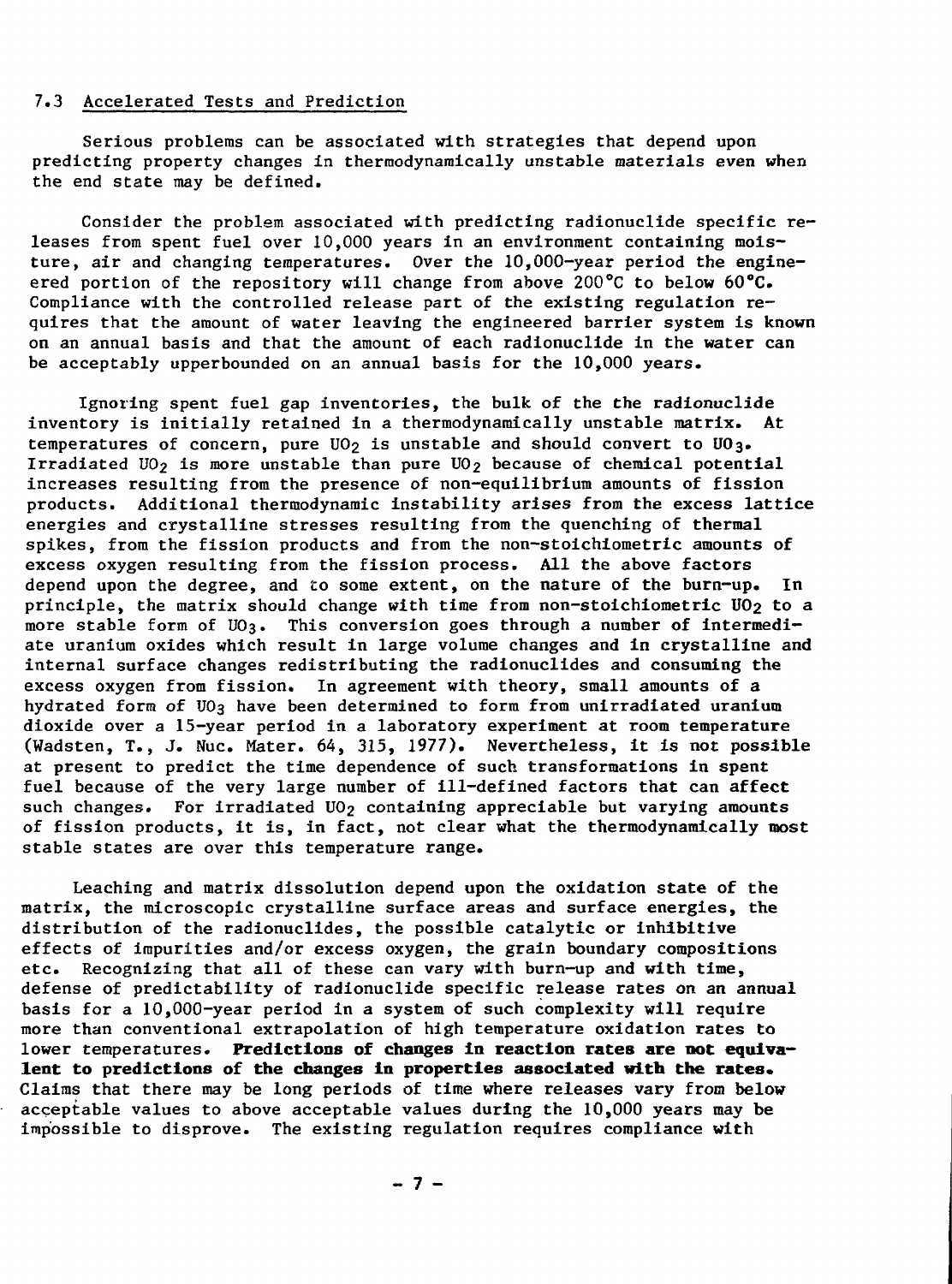release rates on an annual basis. The use of longer times to allow fluctuations within an acceptable average release has been rejected because it is not possible to defend unequal releases to different generations.

## **E. Accelerated tests used to predict reaction rates, may not be valid predictors for the property changes associated with these rates.**

\*\*\*\*\*\*\*\*\*\*

### 7.4 Conservative Arguments

The NRC in Staff Technical Position Papers have warned against the indiscriminate use of temperature as an accelerating variable and indiscriminate use of short-term tests to predict long-term performance. On the other hand, they have also stated (10 CFR 60, 1984 Waste Confidence Decision) that they expect the DOE to use short-term tests as part of the evidence to justify long-term performance if the short-term tests can be shown to be conservative.

## **F. The acceptability of explicit arguments and evidence defining and defending "bounding" or "conservative" conditions are prerequisites for the acceptability of short-tern accelerated experiments.**

#### \*\*\*\*\*\*\*\*\*\*

## 7.5 Potentially Predictable Systems

Systems in equilibrium do not change.

This leads to an obvious rule for acceptable long-term prediction:

## **G. The absence of changes is predictable.**

#### \*\*\*\*\*\*\*\*\*\*

Thermodynamically stable materials are materials that can achieve equilibrium with one or more environments. Thermodynamically unstable materials undergo internal changes and cannot achieve equilibrium with any environment.

Many non-equilibrium systems consisting of thermodynamically stable materials approach equilibrium with monotonically decreasing rates. Isothermal diffusion from a source that is depleted by the diffusion process decreases with time. Fluid flow under pressure through a fixed orifice decreases as the pressure decreases. Isothermal oxidation of graphite in a fixed amount of air decreases as the oxygen or graphite is reacted. The isothermal reaction rate of fixed amounts of hydrogen and oxygen decreases as water is formed. In many examples the mechanisms involved in the reactions are not understood but the end states are defined. For such systems short-term measurements of the time rate of change can be used to upperbound long-term predictions.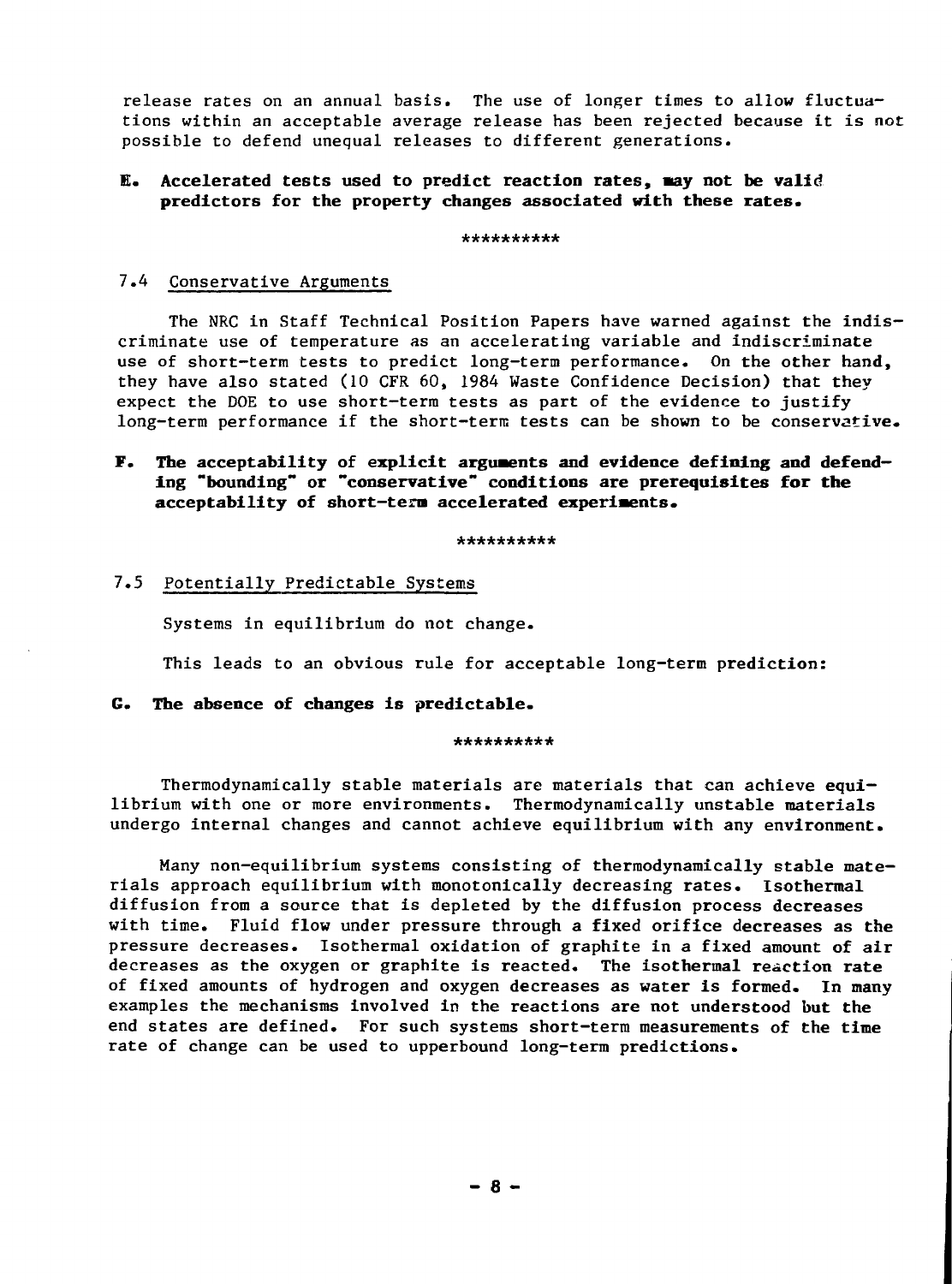**H. Theoretical arguments can be used to justify •onotonically decreasing changes in soae systems evolving towards known final states. In such systeas short tiae aeasureaents can be used to conservatively bound long—tera predictions.**

\*\*\*\*\*\*\*\*

## 7.6 Potentially Unpredictable Systems

Models which assume the radionuclide specific release from the engineered system can be bounded by thermodynamic solubility arguments also are subject to great uncertainties. The required data on mutual solubility effects for systems of this complexity do not exist and are difficult to come by. Such models suffer from the implicit assumption that non-equilibrium phenomena such as colloid and particulate transport processes are inoperative or negligible over the required time periods. To date, this assumption has not proven defensible.

Consider a second example such as brittle failure. Brittle failure has been studied extensively since the late 1800s and is still not understood. The following discussion is taken verbatim from Juvinall, "Stress, Strain, and Strength", McGraw-Hill, Series in Mechanical Engineering, (1967):

"Brittle fracture is the expected mode of failure of materials like cast iron, glass, concrete,and porcelain. On the other hand, most steels, wrought aluminum, magnesium, brass, etc., are expected to show considerable distortion (and to absorb substantial energy) before fracture can occur. That such is not always the case, at least with steel, has caused engineers considerable embarrassment. Consider, for example, the plight of the engineers associated with the design of the ship illustrated in Fig. 5.3, which fractured at the fitting dock...." (the figure shows the "S.S. Schenectady" broken in two at the fitting dock in Portland Oregon, January 16, 1943. ".....This is not an isolated incident; U.S. government reports cited in [Tipper, C.F., 'The Brittle Fracture Story,' Cambridge University Press, New York, 1962] list 233 ship casualties which so weakened the main hull structure that the vessel was lost or was in a dangerous condition. About two-thirds of the ships involved were of welded construction, with most of the balance being partly welded and partly riveted. It is interesting to note that one riveted tanker broke in two twice and was repaired each time. ..." "....The brittle-fracture problem has been greatly reduced in ships of modern design. The problem is not completely solved yet, however as evidenced by the breaking in two of two large modern tankers. One was the 'African Queen,' a German ship built in 1955. In December, 1958 she ran aground on a soft sand bar at 45°F and fractured 30 min later. More recently, the 'World Concord,' a British tanker of around 40,000 tons, fractured in two in the Irish Sea...." "...Brittle fracture of structural steel has by no means been limited to ships. In fact, this problem became evident in various structures during the very early use of structural steel [Shank, M.E., 'A Critical Survey of Brittle Failure in Carbon Plate Steel Structures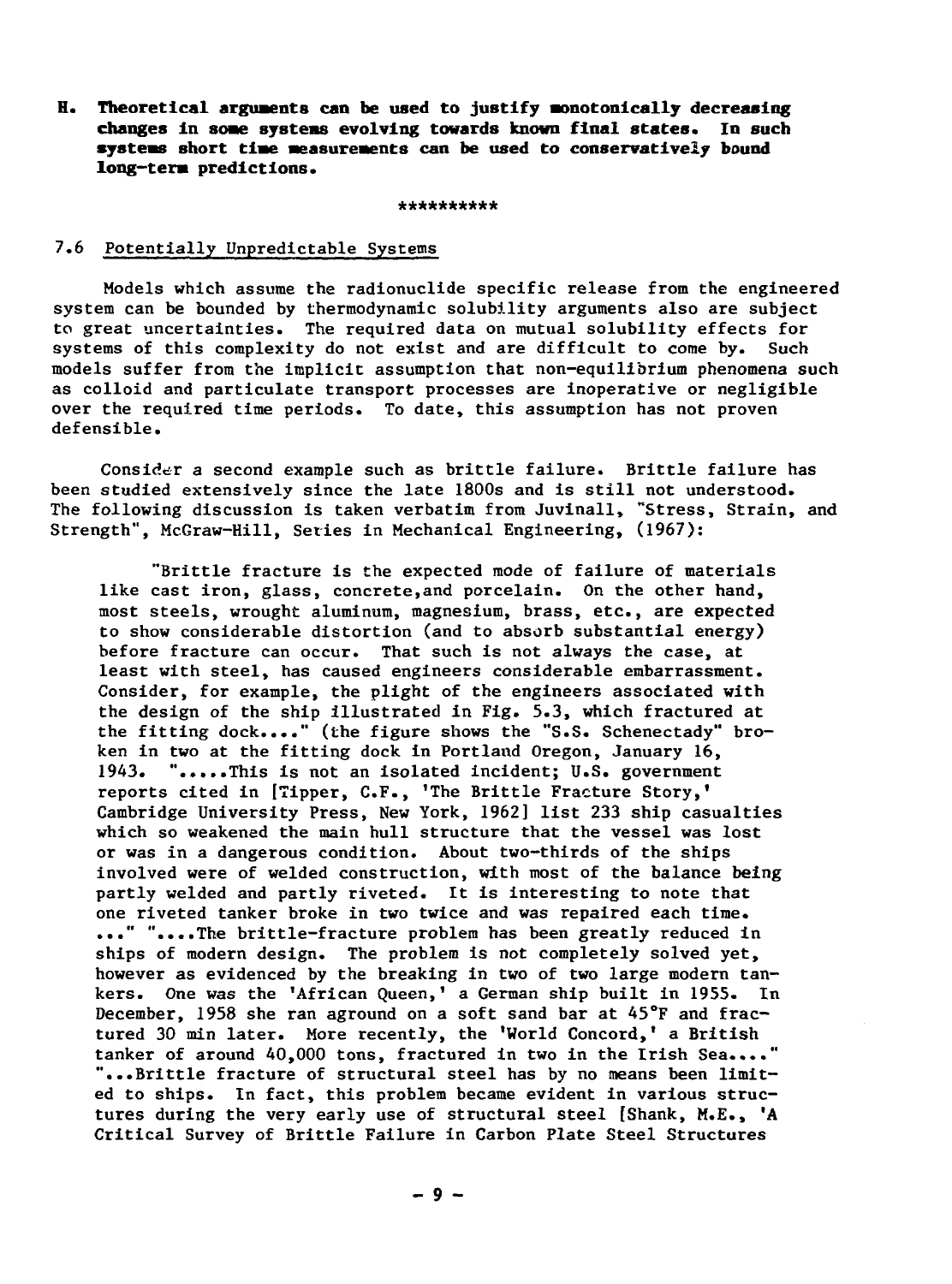Other Than Ships,' Welding Research Council of the Engineering Foundation Bull. 17, January 1954]...." ".....Besides ships, brittle fractures have occurred in such steel members as tanks, bridges, pressure vessels, smokestacks, penstocks, power shovels and gas transmission lines. One of the more notable examples occurred in January, 1919, when the 2,300,000-gal Boston molasses tank, then 3 years old, collapsed. Twelve persons and many horses were killed, most by drowning in molasses. Forty more persons were injured, and extensive property damage occurred. After years of litigation which involved the testimony of many leading authorities, the court auditor stated in his summary that he had 'at times felt that the only rock to which he could safely cling was the obvious fact that at least one-half of the scientists must be wrong.'"

The first large scale fracture of a steel bridge was that of a vierendeel welded truss bridge over the Albert Canal at Hasselt, Belgium, in March 1943. Shank discusses the brittle failure of 21 steel bridges, the most recent being that of the then four-year old Duplessis Bridge, in Quebec, Canada in January 1951. Subsequent to Shank's study, The King's Bridge of Melbourne Australia, failed in July, 1962 about 14 months after its completion.

The above examples illustrate:

**I. There is no theory for the tine evolution of internal property changes In theraodynaaically unstable Materials. Any process dependent on these properties is likely to be unpredictable.** •

#### \*\*\*\*\*\*\*\*\*\*

Corrosion of metals and oxidation of porous materials can involve nonmonotonic rate changes. Corrosion is a kinetic, non-equilibrium heterogeneous process. In general, there are more difficulties in predicting rate changes in heterogeneous systems then there are in homogeneous systems. For metals corroding in liquids, the factors that can lead to increases in the corrosion rate with time are:

- increases in surface area
- stress induced fracture of adherent corrosion product films
- precipitation or isothermal annealing in the metal causing increased surface or grain boundary reactivity
- formation and subsequent breakaway of a surface film formed by the corrosion reaction
- depletion of surface components leading to increased surface reactivity
- changes in local pH and chemical composition of the corroding medium due to depletion from reactions with the metal or secondary reactions of the corrosion products
- development of local concentration or aeration cells, etc.
- J. **A large number of processes can cause non-aonotonic rate changes in •etallic corrosion. These processes may preclude acceptable defense of** long-term prediction of corrosion rates for multi-component metals.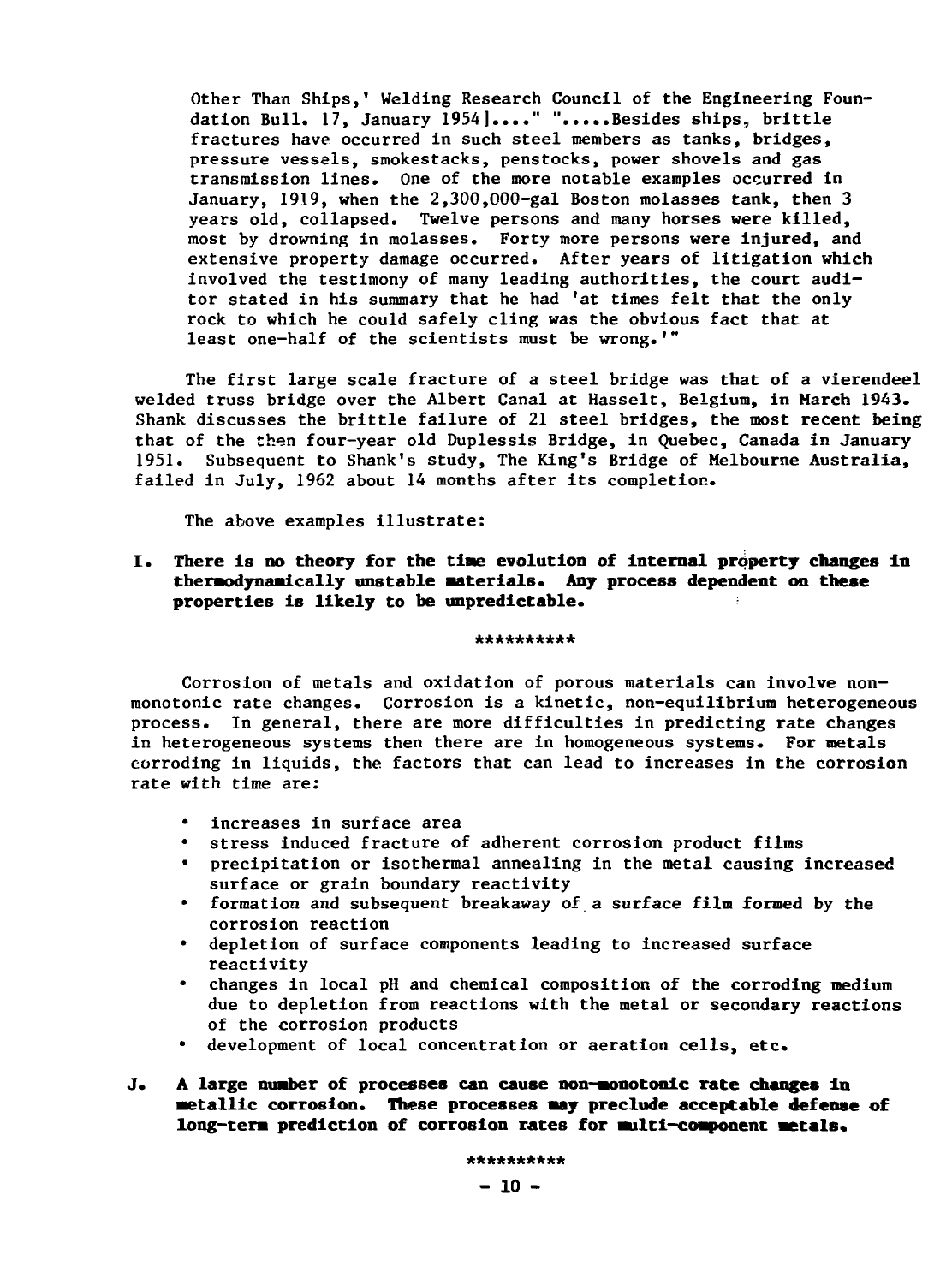Equilibrium compounds which form as solid reaction products have unit thermodynamic activity. Variations or uncertainties in the quantities of solid reaction products do not affect the final states or rate of a reaction through chemical theory. Their roles are mechanical, physical, or chemiphysical if they adhere to the solids from which they were formed and develop diffusion barriers for further reaction. Solid reaction products in the form of films can cause non-monotonic reaction rates in isolated systems. Adherent films are known to "breakaway" as they grow and develop stress. Film formation is often associated with changes in the surface composition of the underlying reacting metal. The new surface can react slower or faster than the original surface. Neither theory nor experience provides arguments that can be used to predict long-term changes for rates dependent on film formation.

## **K. Long-tem predictions of rates determined by film formation may not be defensible.**

\*\*\*\*\*\*\*\*\*

## 7.7 Absence of Adverse Phenomena

For the present DOE design choices, the evidence needed to determine whether it is possible to achieve containment of HLW by a Waste Package and controlled release from an Engineered Barrier System requires state-of-the-art evaluation of the kinetics and thermodynamics of many complex processes. These include corrosion, dissolution and leaching of glass and spent fuel, metastable phase transformations in steels and UO<sub>2</sub>, heterogeneous radiation reactions, surface sorption and reaction phenomena, and radionuclide movement through diffusion, leaching, and colloidal or particulate transport.

In the existing regulatory framework, the burden of proof is on the applicant for the repository license. The logic for justifying a performance claim requires the explicit description of the temporal changes in the environment and in the physical and chemical conditions affecting the expected performance. The regulatory agencies evaluating the adequacy of this evidence invoke analyses of the uncertainties in the data and in the models, and require the applicant to provide analyses of the consequences of both favorable and unfavorable predicted performance. Implicit in every claim for favorable performance is the assumption that adverse processes do not occur. The present conservative regulatory tenor has imposed a severe burden on the applicant by requiring evidence for the absence of potentially adverse processes and by limiting the use of experiments in which the adverse process was not observed. The absence of potentially adverse phenomena must be defended by theoretical arguments which are supported by confirmatory null experiments. Because of the inordinately long times over which performance predictions are required, null experiments by themselves bear little weight.

With the important but restrictive exceptions of thermodynamic arguments on perpetual motion, conversion of heat to work, efficiency of Carnot cycles, etc., and obvious violations of physical laws, it is in the nature of science to be skeptical about claims of phenomena that will not occur.

This leads to a rule for the elimination of potential failure mechanisms, degradation mechanisms, or adverse processes: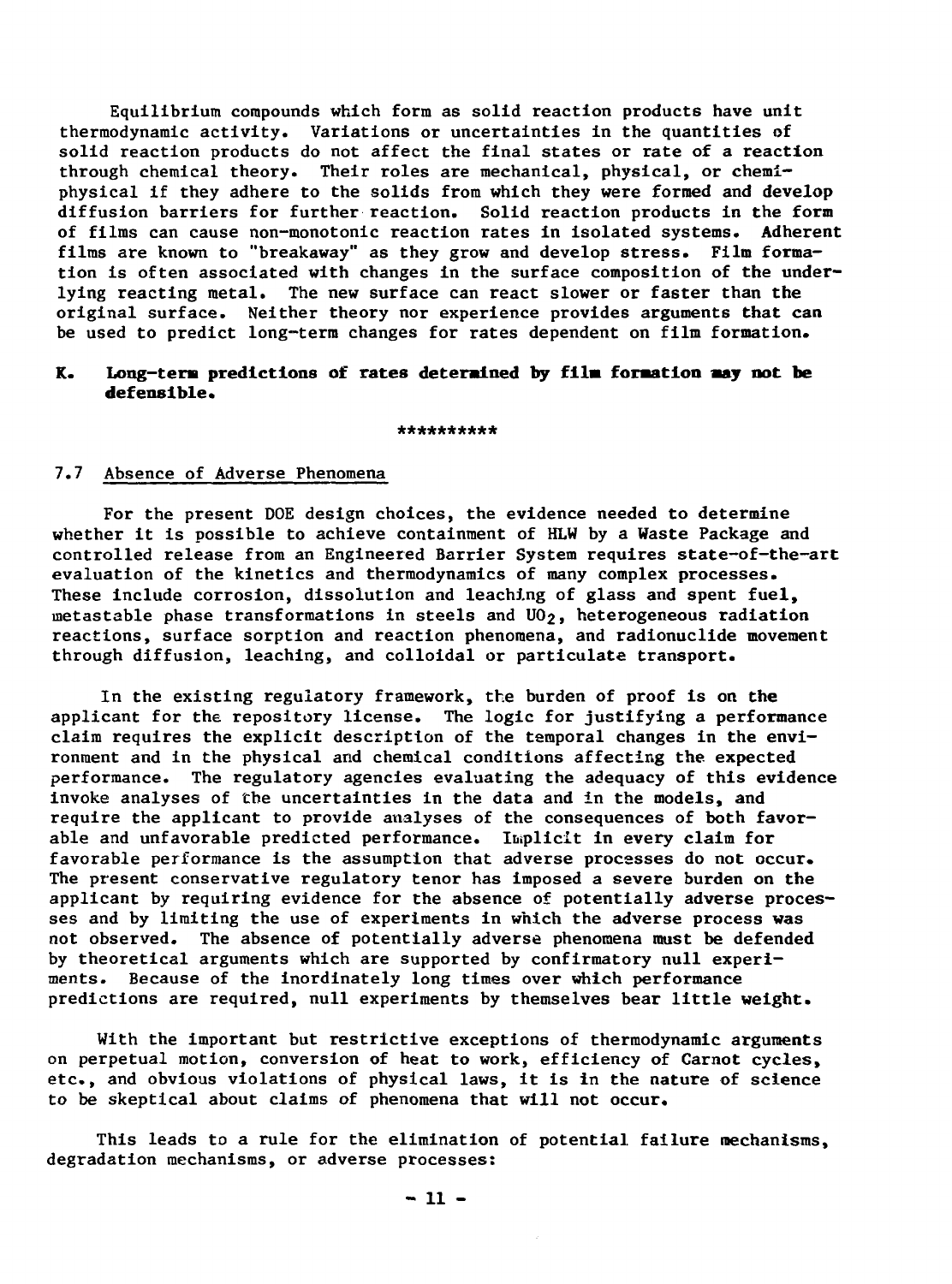## **L. The absence of potentially adverse phenomena aust be defended bj** theoretical arguments supported by confirmatory null experiments.

#### \*\*\*\*\*\*\*\*\*\*

# 7.8 Potential for Problem Resolution

Almost no information exists at present which is both necessary and sufficient to quantitatively estimate the likelihood of the occurrence of many potential failure mechanisms in repository environments. Literature dealing with the likelihood of occurrence of potential failure mechanisms generally concludes with recommendations for future studies without discussions of the likelihood that the studies will produce the information needed for problem resolution. Consider the following conclusions obtained from an NRC Contractor study ["Stress-Corrosion Cracking of Low-Strength Carbon Steels in Candidate High-Level Waste Repository Environments," NUREG/CR-3861, BMI-2147, 1987] in which the objective of the study was a literature review to identify potential stress-corrosion cracking agents for low-strength carbon and low-alloy steels in repository environments:

"On the basis of the literature survey, it is recommended that experimental and modeling studies be undertaken to assess the likelihood of stress-corrosion cracking of low-strength carbon steel in waste repository environments. For the identified cracking agents that are present in waste repositories, lower limits in concentration needed to promote cracking must be established. It is important to establish these data under realistic conditions, where synergistic effects of other species in the waste repository are considered..... In addition, physical modeling of potential concentrating mechanisms needs • to be performed in order to assess more accurately the likelihood that these proposed mechanisms operate and to bound the upper limits of concentration for each mechanism. Identifying and quantifying mechanisms where selective concentration of a single or of a few species occurs is especially important in relating the modeling to the laboratory studies. The models should then be verified through experimentation."

Much of the emphasis on problems associated with the DOE Contractors' waste package programs addresses claims related to containment by metal containers. In BNL reviews we have concluded that claims needed to demonstrate controlled release may be more difficult to defend than those needed for containment. This view is supported by the National Research Council of The National Academy of Sciences. In stressing the advantages of long-term containment vs controlled release in the Swedish Plan for Final Storage of Spent Fuel, the Council claimed:

"The most troubling uncertainties remaining in the KBS proposal relate to the part least likely ever to be relevant to actual repository performance, i.e., the migration of radionuclides through buffer and bedrock in the improbable event of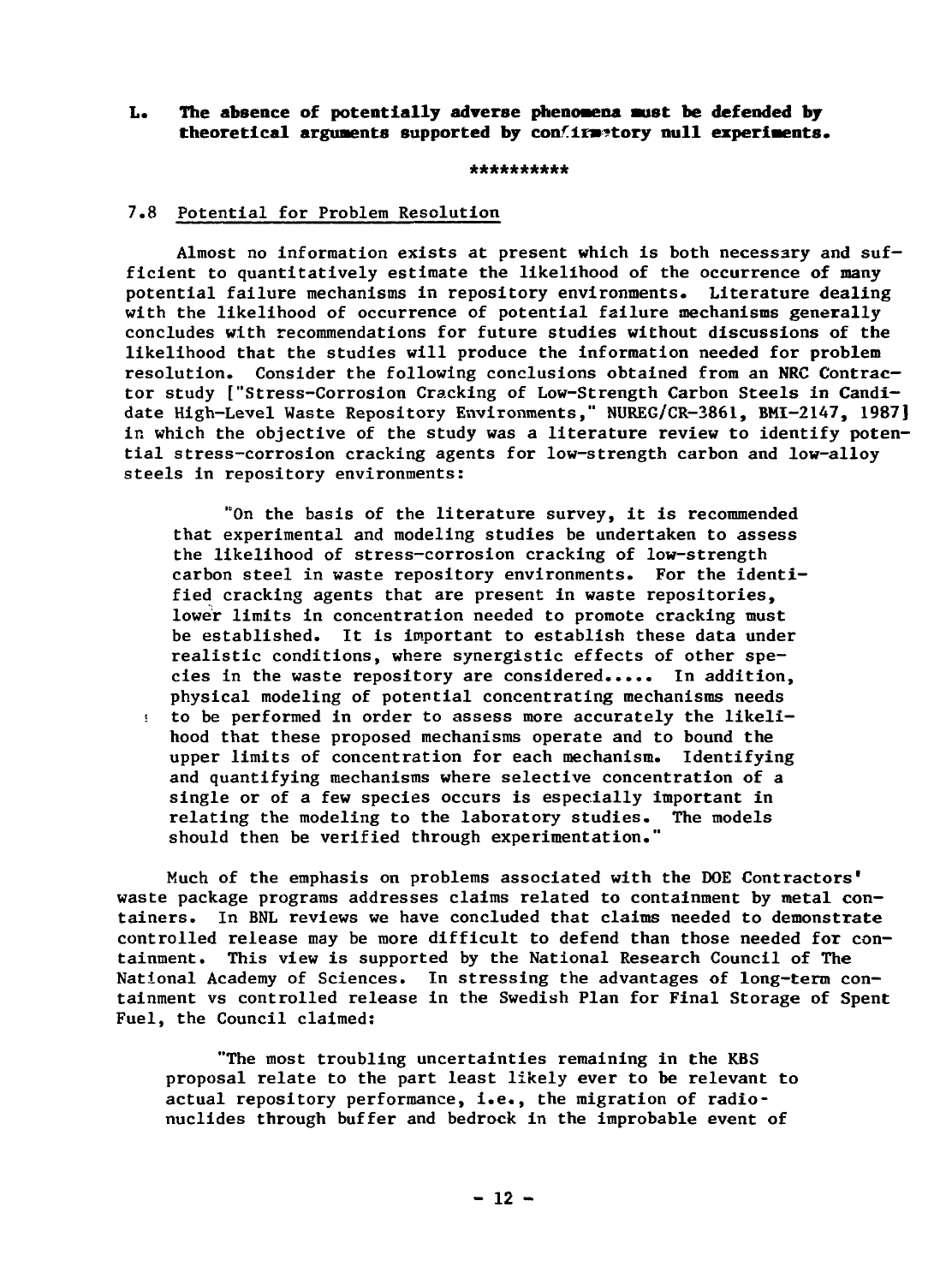early canister rupture. Uncertainties here are greater simply because of the number of variables that must be considered in any model used to describe the dissolution of radionuclides from fuel rods and their movement through a variety of materials to the point where they may become hazardous to humans. Solubilities, effects of local oxidation due to radiolysis, retardation by sorption of some radionuclides as they migrate through buffer and rock, effect on retardation of the formation of complexes and colloids, dispersion of nuclides into rock along fractures where flow is concentrated--all these must enter into a system of models for radionuclide behavior."

## **M. Estimates of the likelihood of problem resolution require definitions of both the necessary and the sufficient work needed and evidence that the needed work can be accomplished.**

\*\*\*\*\*\*\*\*\*\*

## 7.9 Use and Limitations of Peer Review

Past experience has shown that the the peer review process is resulting in an expanding list of problems requiring resolution. New experts tend to add their special concerns to an already unmanageable list of issues that the Contractors are required to put to rest. Many of these issues have challenged science for decades without significant progress in understanding or identifying the mechanisms involved. Indiscriminate and generic peer review without concomitant procedures for problem resolution is likely to result in continuing negative criticism from the scientific community. Much, if not all of this criticism is accumulating in the public domain. If negative criticism of the DOE programs by members of the scientific community continues to accumulate, and if the existing criticism is not negated through appropriate change, very stringent standards for "Reasonable Assurance" may be predetermined by reviewers and not by the DOE or the NRC. It is unreasonable to expect the NRC to accept and defend DOE claims in license hearings if reputable scientists have already rejected them in prior peer reviews.

Productive use of peer review by the DOE should be focused on specific, high priority issues with explicit methods for problem resolution as prerequisites for conclusion of the review. If the panel of experts used for the review cannot define the necessary and sufficient conditions for problem resolution along with the likelihood of accomplishing resolution to the problem, **it should be assumed that the problem is insoluble.**

**I. Unless the peer review process provides resolutions to the problems being addressed, the number of controversial issues will increase and the standards for reasonable assurance will become increasingly stringent. If the peer review panel cannot provide means for problem resolution, it should be assumed the problem is insoluble.**

\*\*\*\*\*\*\*\*\*\*